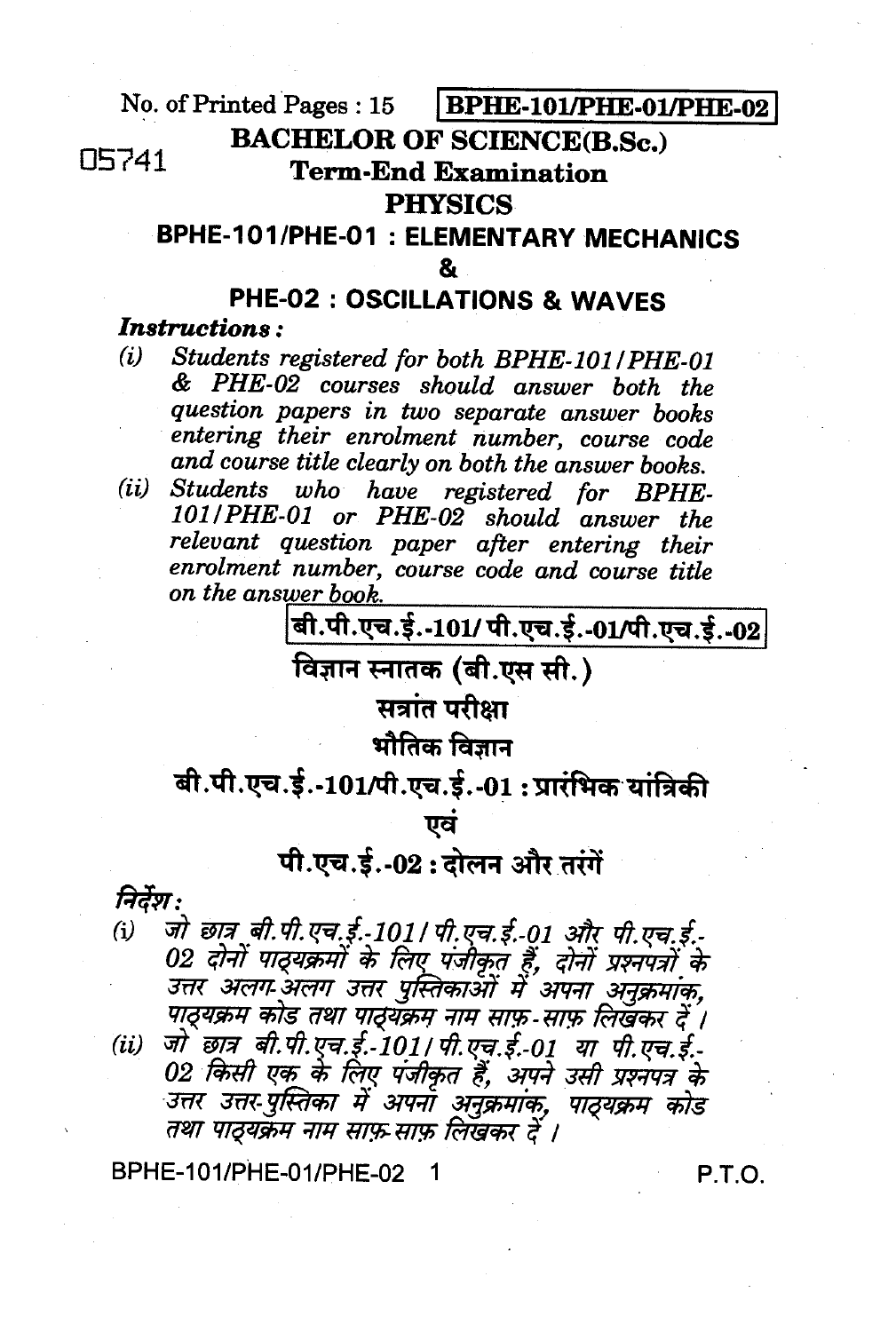# **BACHELOR OF SCIENCE (B.Sc.) Term-End Examination June, 2014**

## **BPHE-101 /PHE-01 : ELEMENTARY MECHANICS**

*Time :*  $1\frac{1}{2}$  *hours 2* 

*Maximum Marks : 25* 

- *Note : Attempt all questions. The marks for each question are indicated against it. Symbols have their usual meaning. The values of physical constants are given at the end. You may use log tables or non-programmable calculators.*
- 1. Attempt any *two* parts :  $2 \times 6$ 
	- (a) An average force has magnitude four times that of another average force. Both forces produce the same impulse. If the larger force acts for 1.0 ms, for how much time does the smaller force act ? State work-energy<br>theorem  $4+2$  $theorem.$
	- (b) A constant force of friction is being exerted on an object. Is it possible for the object to move with a constant velocity ? Explain. A level road has a turn of radius of curvature 100 m. Calculate the maximum speed with which a car can travel around the turn without going off the road. It is given that the road is dry and the coefficient of static friction is 0-81. *2+4*

BPHE-101/PHE-01 2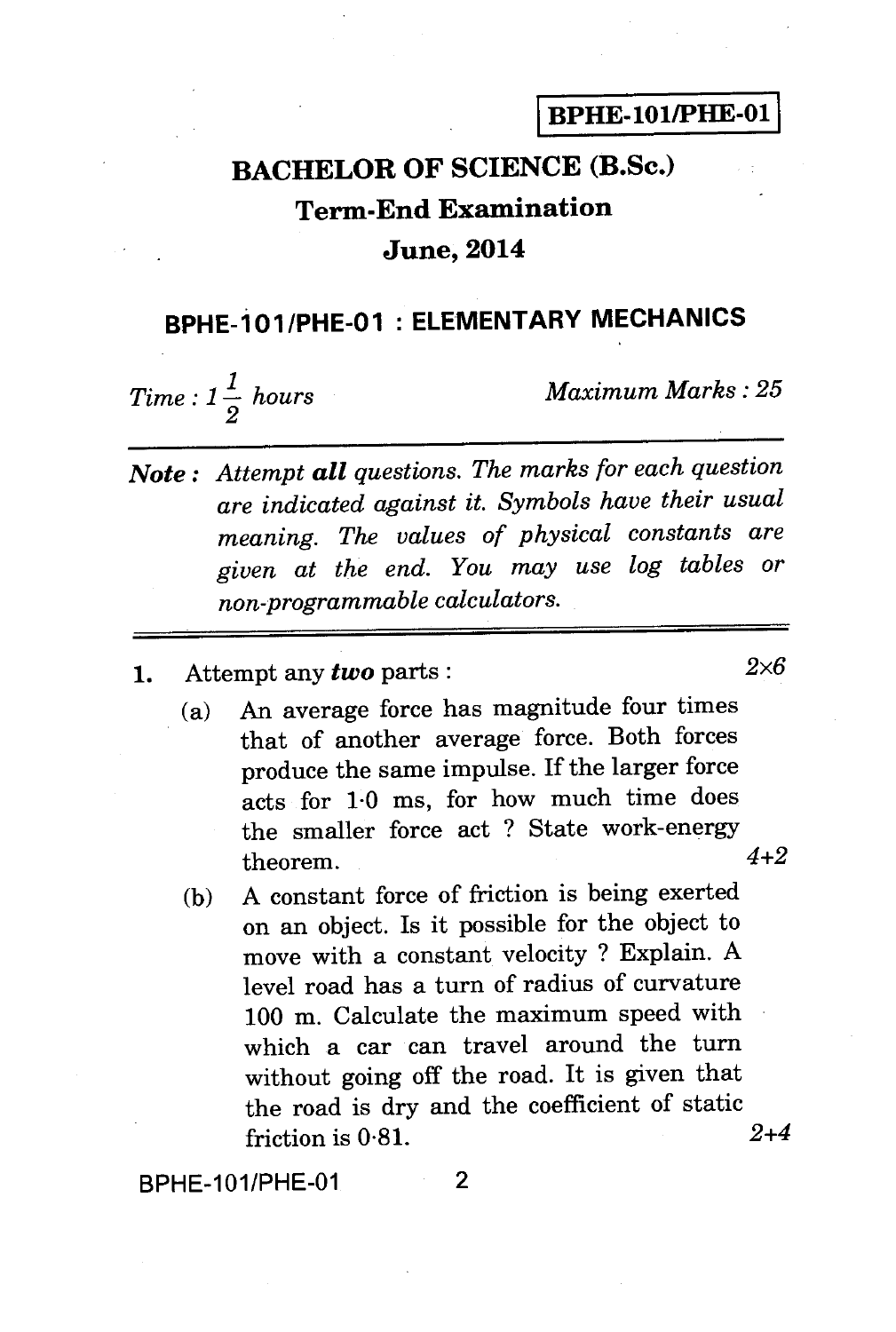(b) What is the significance of the centre of mass of an N-particle system ? Locate the centre of mass of a system of 4 particles shown below with respect to the particle of mass m. *2+3* 



- 3. (a) A solid sphere of mass M and radius R starts from rest and rolls without slipping down an inclined plane from a point A. Determine the velocity with which it will reach a point B at a vertical distance h from point A.
	- (b) An object is situated in a freely falling lift. What is its weight in the frame of reference of the lift ? Explain with the help of a free-body diagram. *3*

5

#### OR

BPHE-101/PHE-01 4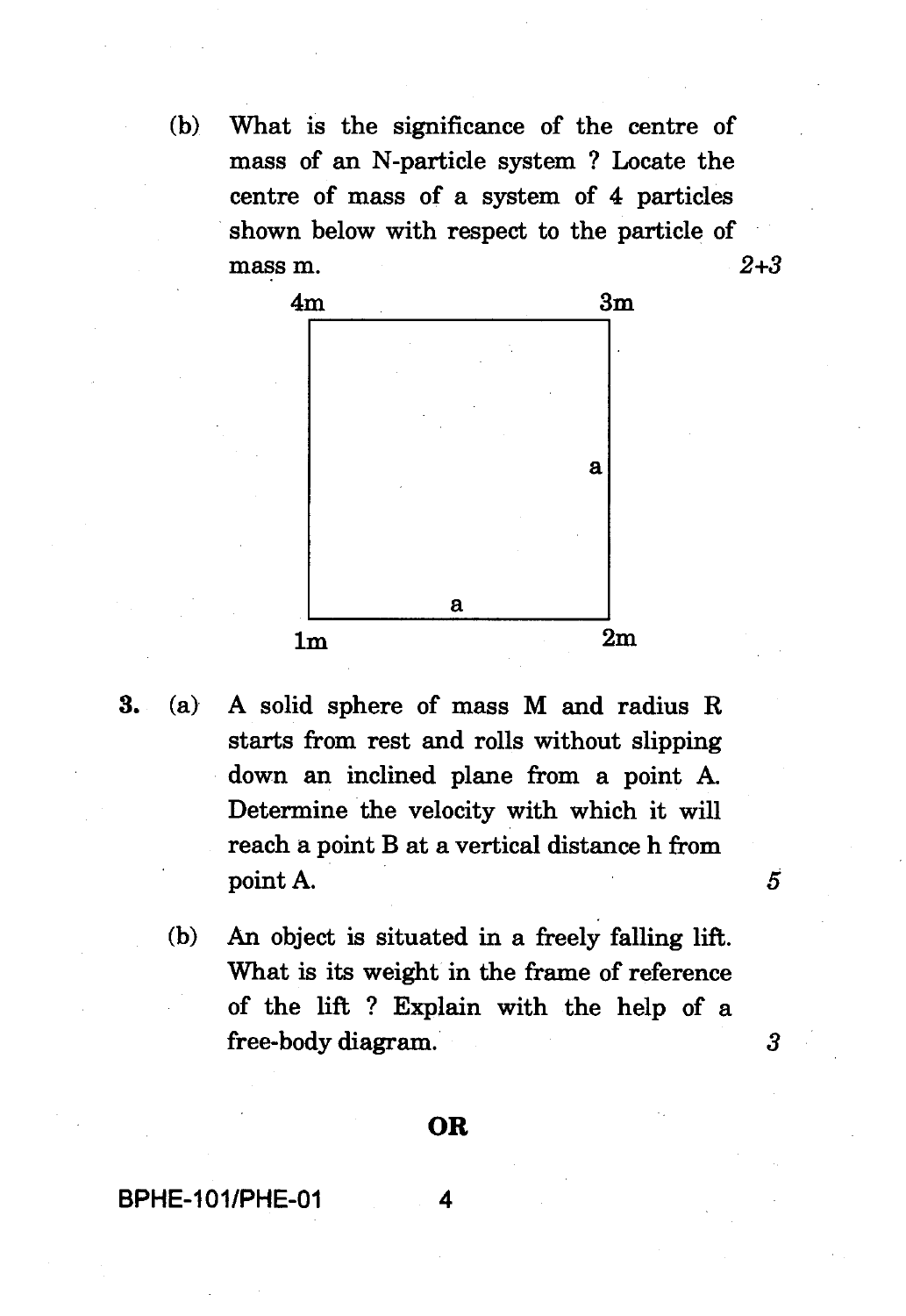- (c) Define conservative force. Give an example. A child of mass 20 kg climbs a slide (of height 2.0 m from the ground) and slides down from top. What is her speed when she reaches the ground ? Neglect friction.  $1+1+4$
- (d) Define torque and explain its physical meaning. A merry-go-round of radius 4.0 m is set rotating clockwise from rest. It attains an angular speed of  $0.10$  rad  $s^{-1}$  in 20 s. What is the torque experienced by a child of mass 25 kg sitting at the edge of the merry-go-round ? When will the angular momentum of this system be constant ?

 $2+3+1$ 

- 2. Attempt any **one** part : 5
	- (a) State Kepler's laws. Calculate the time period of a comet moving in an elliptical orbit about the Sun. It is given that the length of the semi-major axis of the orbit is  $3.0 \times 10^{12}$  m.  $3+2$

#### BPHE-101/PHE-01 3 P.T.O.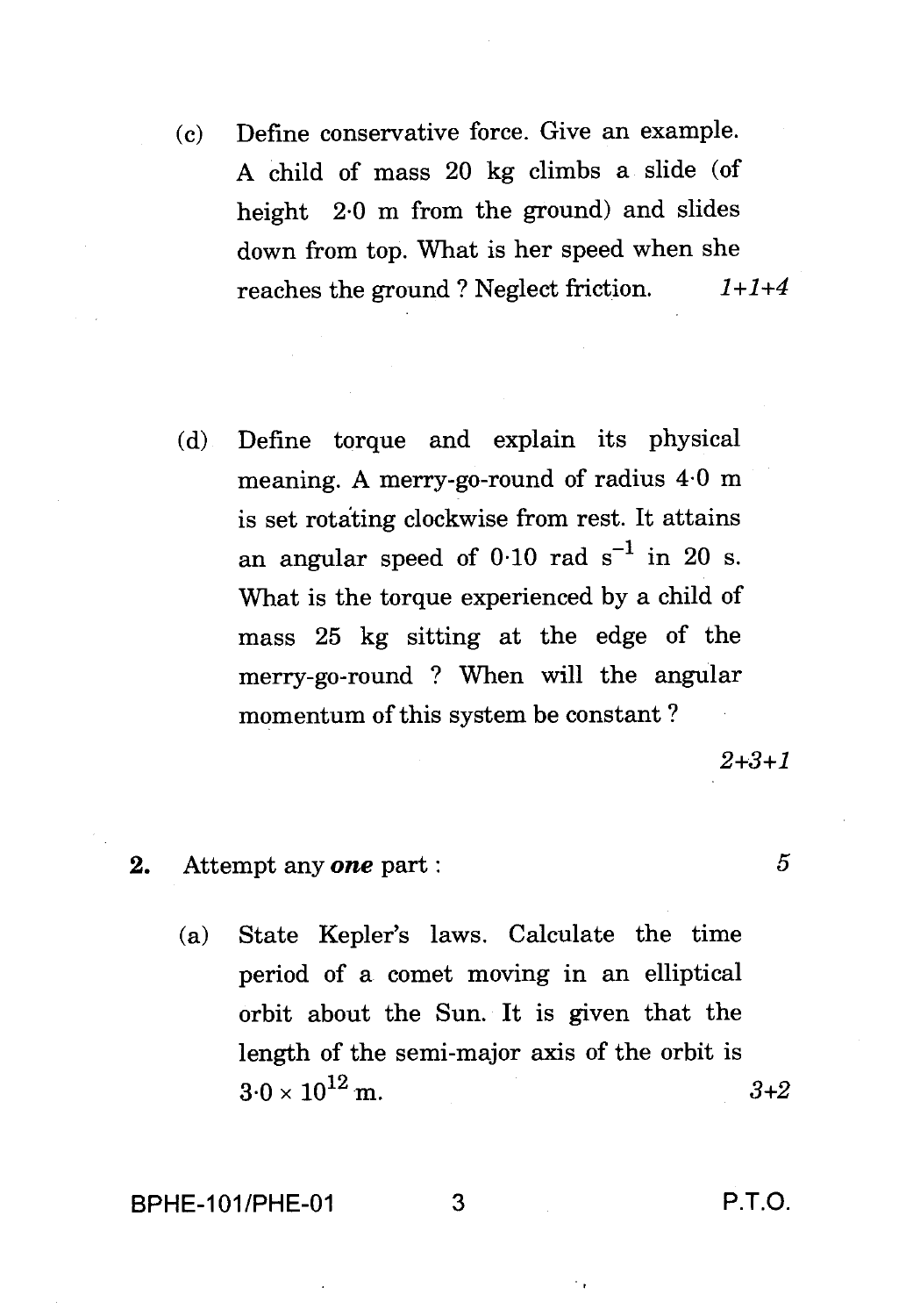- **(a) Show that two balls of equal mass move perpendicular to each other after a two-dimensional elastic collision.** *5*
- **(b) Calculate the value of g at latitude 60° N. What is its value at the poles ?** 3

*Values of physical constants :* 

 $g = 10 \text{ ms}^{-2}$  $G = 6.7 \times 10^{-11} \text{ Nm}^2 \text{ kg}^{-2}$ Mass of the Sun =  $2 \times 10^{30}$  kg  $Re = 6.4 \times 10^6$  m

### **BPHE-101/PHE-01 5 P.T.O.**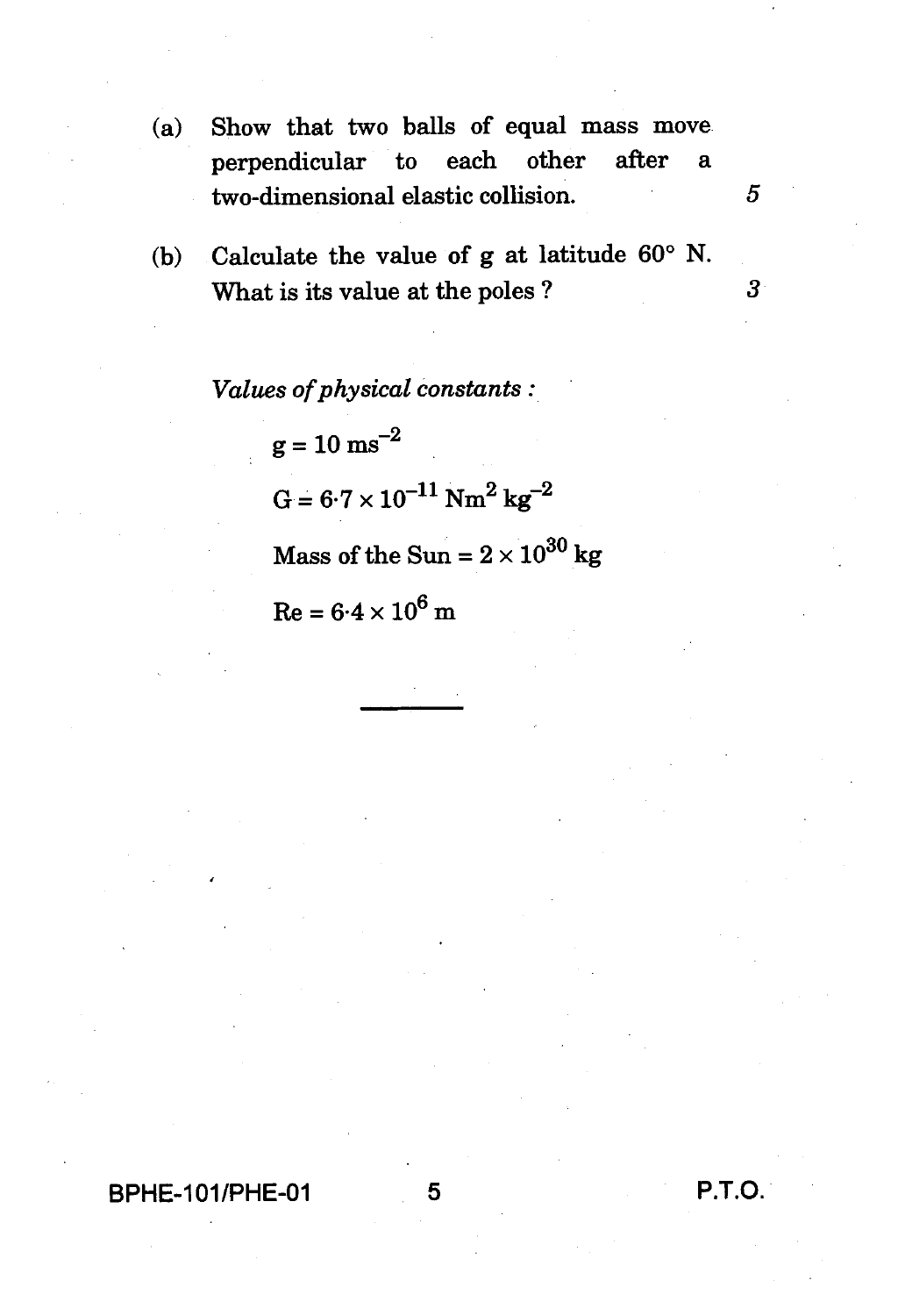बी.पी.एच.ई.-101/पी.एच.ई.-01

# विज्ञान स्नातक (बी.एस सी.) सत्रांत परीक्षा जून, 2014

### बी.पी.एच.ई.-101/पी.एच.ई.-01 : प्रारंभिक यांत्रिकी

समय : 1 $\frac{1}{2}$  घण्टे

अधिकतम् अंक $\cdot$   $25$ 

 $2\times 6$ 

- नोट : सभी प्रश्न कीजिए । प्रत्येक प्रश्न के अंक उसके सामने दिए गए हैं । प्रतीकों के अपने सामान्य अर्थ हैं । भौतिक नियतांकों के मान अंत में दिए गए हैं । आप लॉग सारणियों या अप्रोगामीय कैल्कलेटरों का प्रयोग कर सकते हैं ।
- कोई *दो* भाग कीजिए :  $1.$

एक औसत बल का परिमाण दूसरे औसत बल का चार  $($ क) गुना है । दोनों बल समान आवेग उत्पन्न करते हैं । यदि बड़ा बल 1.0 ms के लिए लगता है, तो छोटा बल कितने समय के लिए लगता है ? कार्य-ऊर्जा प्रमेय का कथन दीजिए ।  $4 + 2$ 

एक पिंड पर एक अचर घर्षण बल लग रहा है। क्या (ख) यह संभव है कि यह पिंड अचर वेग से गति करे ? समझाइए । एक सपाट सड़क में 100 m वक्रता-त्रिज्या का एक मोड़ है । इस मोड़ पर कोई गाड़ी किस अधिकतम चाल से सडक पर से उतरे बिना गति कर सकती है ? गणना कीजिए । यह दिया गया है कि सड़क सूखी है और स्थैतिक घर्षण गुणांक का मान  $0.81 \, \rm \AA$  |  $2 + 4$ 

**BPHE-101/PHE-01** 

6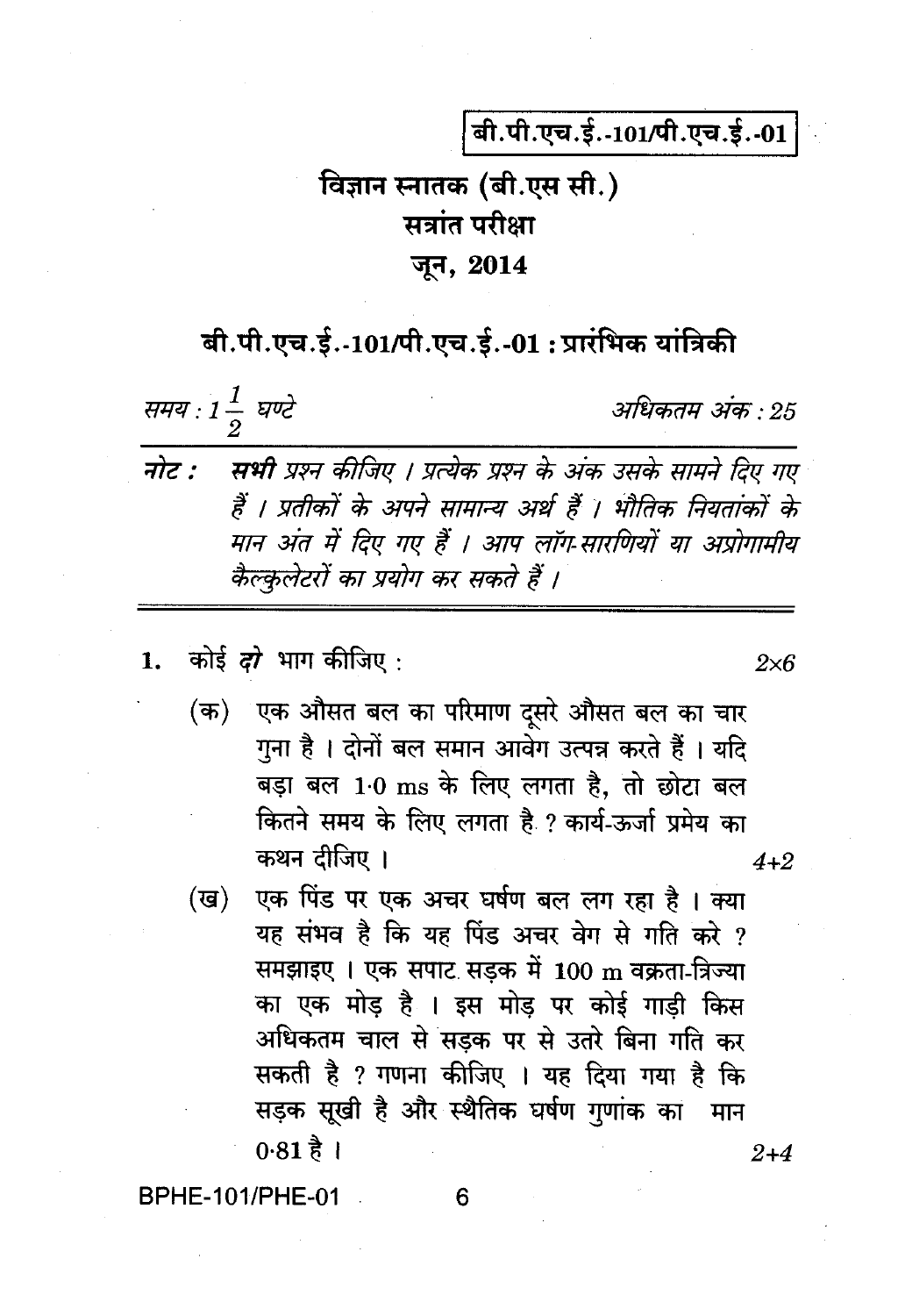$(\pi)$ संरक्षी बल की परिभाषा दीजिए । इसका एक उदाहरण दीजिए । 20 kg द्रव्यमान वाली एक बच्ची एक स्लाइड पर (जिसकी भूमि से ऊँचाई 2.0 m है) चढ़ती है और उसके उच्चतम बिन्द से नीचे फिसलती है। जब वह भूमि पर पहुँचती है, तो उसकी चाल क्या होती है ? घर्षण को नगण्य मानें ।  $1 + 1 + 4$ 

- बल-आघूर्ण की परिभाषा दीजिए और उसका (घ) भौतिक अर्थ समझाइए । 4.0 m त्रिज्या वाले एक मेरी-गो-राउण्ड को विरामावस्था से दक्षिणावर्त घूर्णन दिया जाता है । 20 s में उसकी कोणीय चाल 0.10  $rad s^{-1}$  प्राप्त हो जाती है। मेरी-गो-राउण्ड की कोर पर बैठे 25 kg द्रव्यमान वाले एक बच्चे पर कितना बल-आघूर्ण लगेगा ? इस निकाय का कोणीय संवेग कब अचर होगा ?  $2 + 3 + 1$
- 2. कोई *एक* भाग कीजिए :
	- (क) केपलर के नियम लिखिए । सूर्य के चारों ओर दीर्घवृत्तीय कक्षा में गतिमान एक पुच्छल तारे का आवर्त काल ज्ञात कीजिए । यह दिया गया है कि कक्षा में अर्ध-दीर्घ अक्ष की लंबाई 3.0 ×  $10^{12}$  m है।  $3 + 2$

7

#### BPHE-101/PHE-01

P.T.O.

5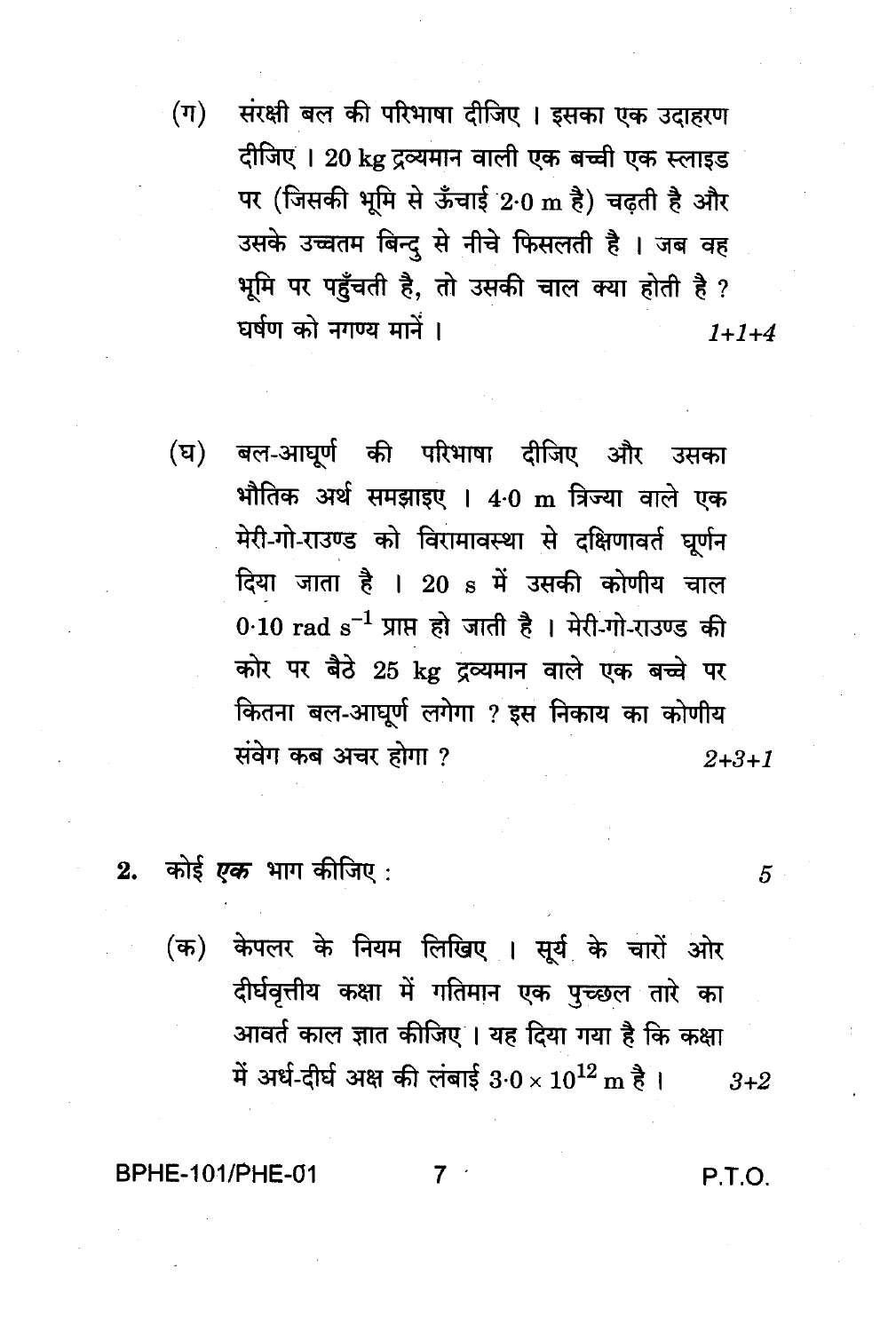(ख)

एक N-कण निकाय के संहति केन्द्र का क्या महत्त्व है ? नीचे दिखाए गए 4 कणों के निकाय के संहति केन्द की, दव्यमान m के कण के सापेक्ष स्थिति निर्धारित कीजिए ।  $2 + 3$ 



- (क) द्रव्यमान M और त्रिज्या R वाला एक ठोस गोला 3. विरामावस्था से प्रारंभ कर एक नत समतल के बिन्दु A से बिना फिसले नीचे की ओर लुढ़कता है। बिन्दु A से h की ऊर्ध्वाधर दूरी पर स्थित बिन्दु B पर पहँचने पर गोले का वेग प्राप्त कीजिए ।
	- (ख) मक्त रूप से गिर रही एक लिफ़्ट में एक पिंड रखा है। लिफ़्ट के निर्देश तंत्र में उसका भार क्या है ? बल-निर्देशक आरेख की मदद से समझाइए ।

5

 $\boldsymbol{3}$ 

#### अथवा

8

**BPHE-101/PHE-01**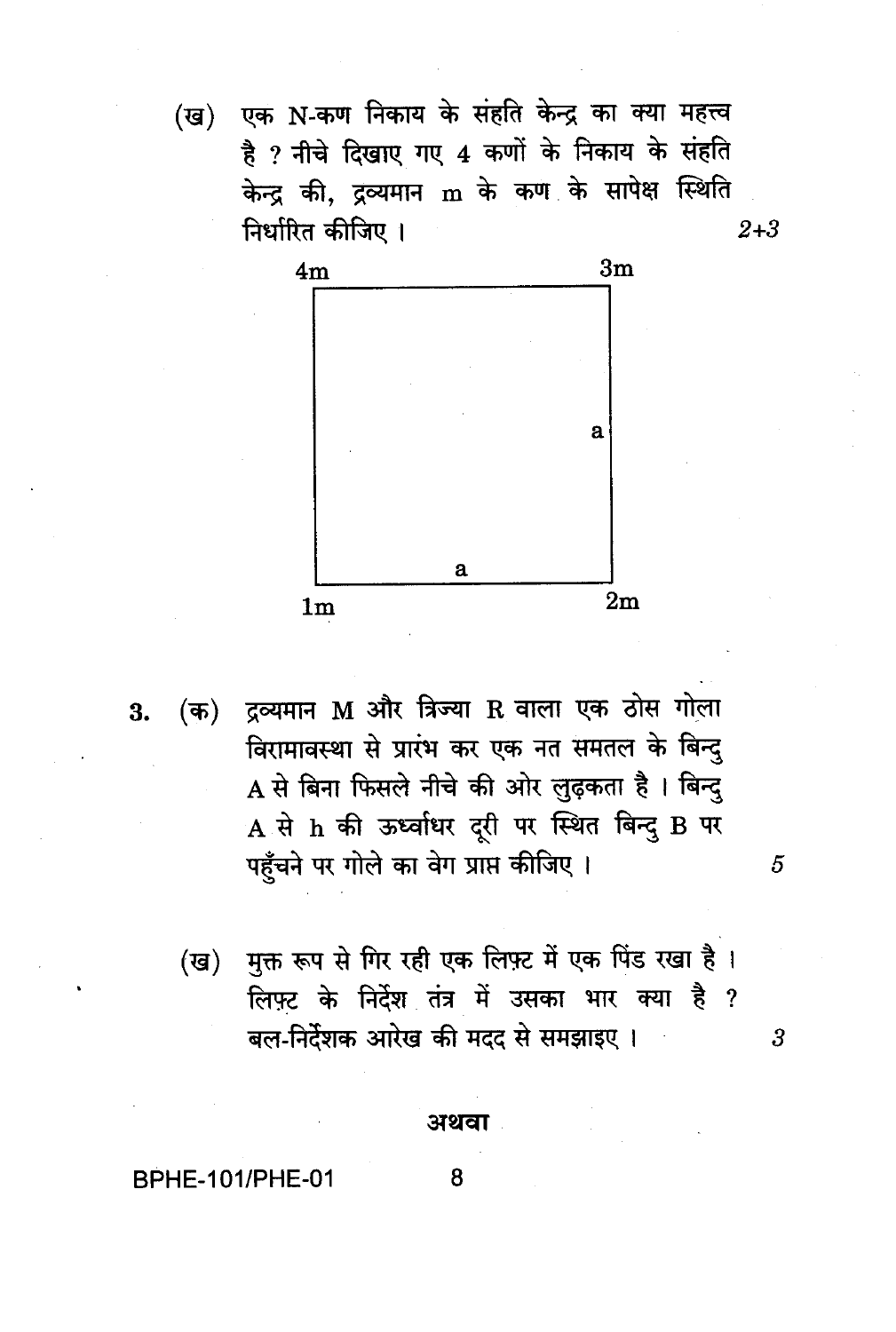(क) सिद्ध कीजिए कि द्विविम प्रत्यास्थ संघट्टन के बाद समान द्रव्यमान की दो गेंदें एक-दूसरे के लम्बवत् गति करती हैं ।

(ख) अक्षांश 60° N पर g का मान प्राप्त कीजिए । ध्रुवों पर इसका मान क्या होगा ?

भौतिक नियतांकों के मान :

 $g = 10 \text{ ms}^{-2}$  $G = 6{\cdot}7 \times 10^{-11}~\mathrm{Nm}^2~\mathrm{kg}^{-2}$ सूर्य का द्रव्यमान =  $2 \times 10^{30}$  kg  $Re = 6.4 \times 10^6$  m

### **BPHE-101/PHE-01**

P.T.O.

 $\overline{5}$ 

 $\boldsymbol{\beta}$ 

9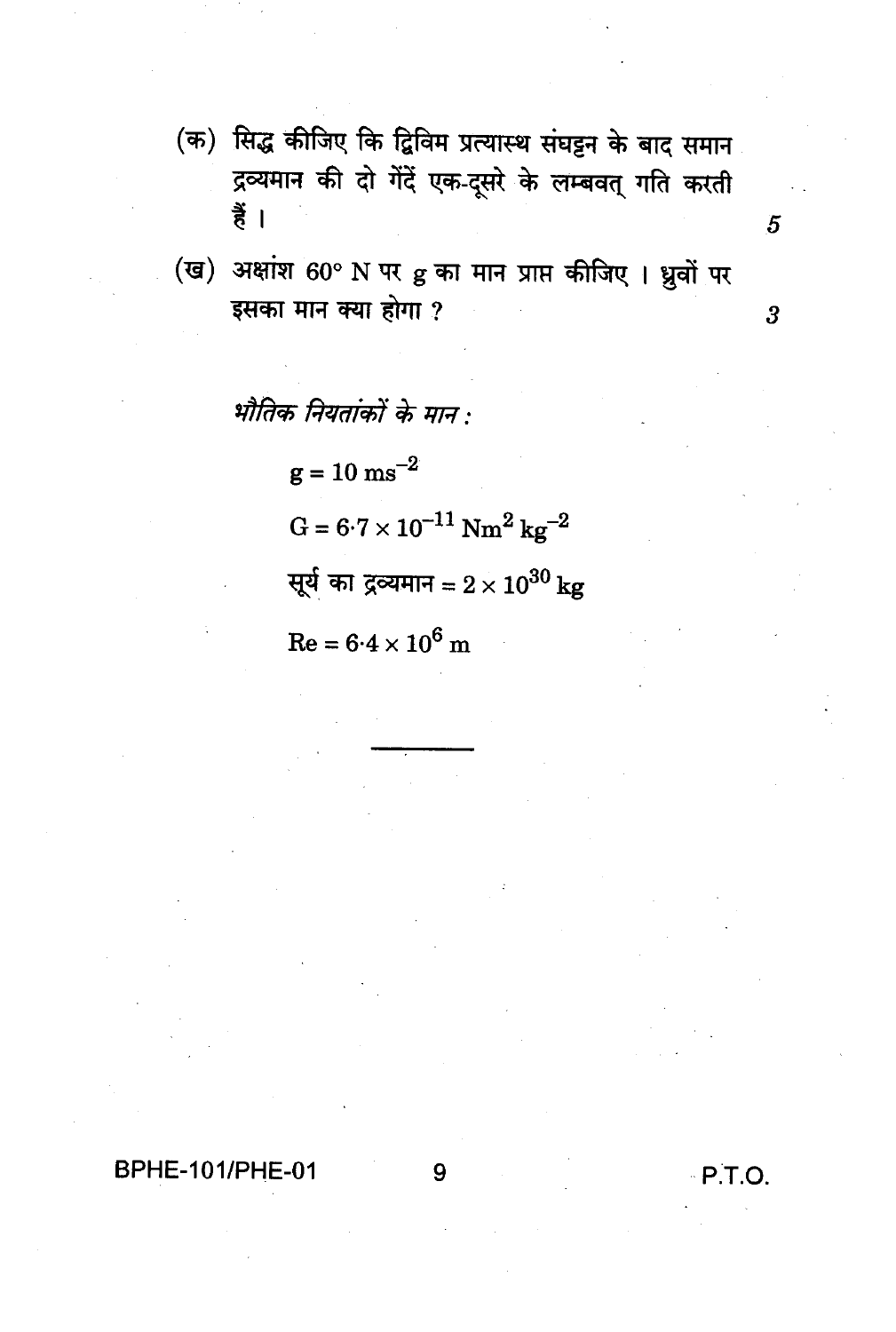PHE-02

# **BACHELOR OF SCIENCE (B.Sc.) Term-End Examination June, 2014**

### **PHE-02 : OSCILLATIONS AND WAVES**

 $Time: 1\frac{1}{2}$  hours *2* 

*Maximum Marks : 25* 

*Note : Attempt All questions. The marks for each question are indicated against it. Symbols have their usual meaning. You may use log-tables or non-programmable calculators.* 

1. Attempt any *three* parts :  $5 \times 3 = 15$ 

- (a) A long string of mass per unit length  $0.2 \text{ kg m}^{-1}$  is stretched under a tension of 500 N. Calculate the speed of transverse waves on the string. If this string is joined to another string of mass per unit length  $0.8 \text{ kg m}^{-1}$ , calculate the impedances of both strings.
- (b) Obtain an expression for apparent frequency of sound heard by a listener when both the source and the listener are in motion and approaching each other.

**PHF-02** 10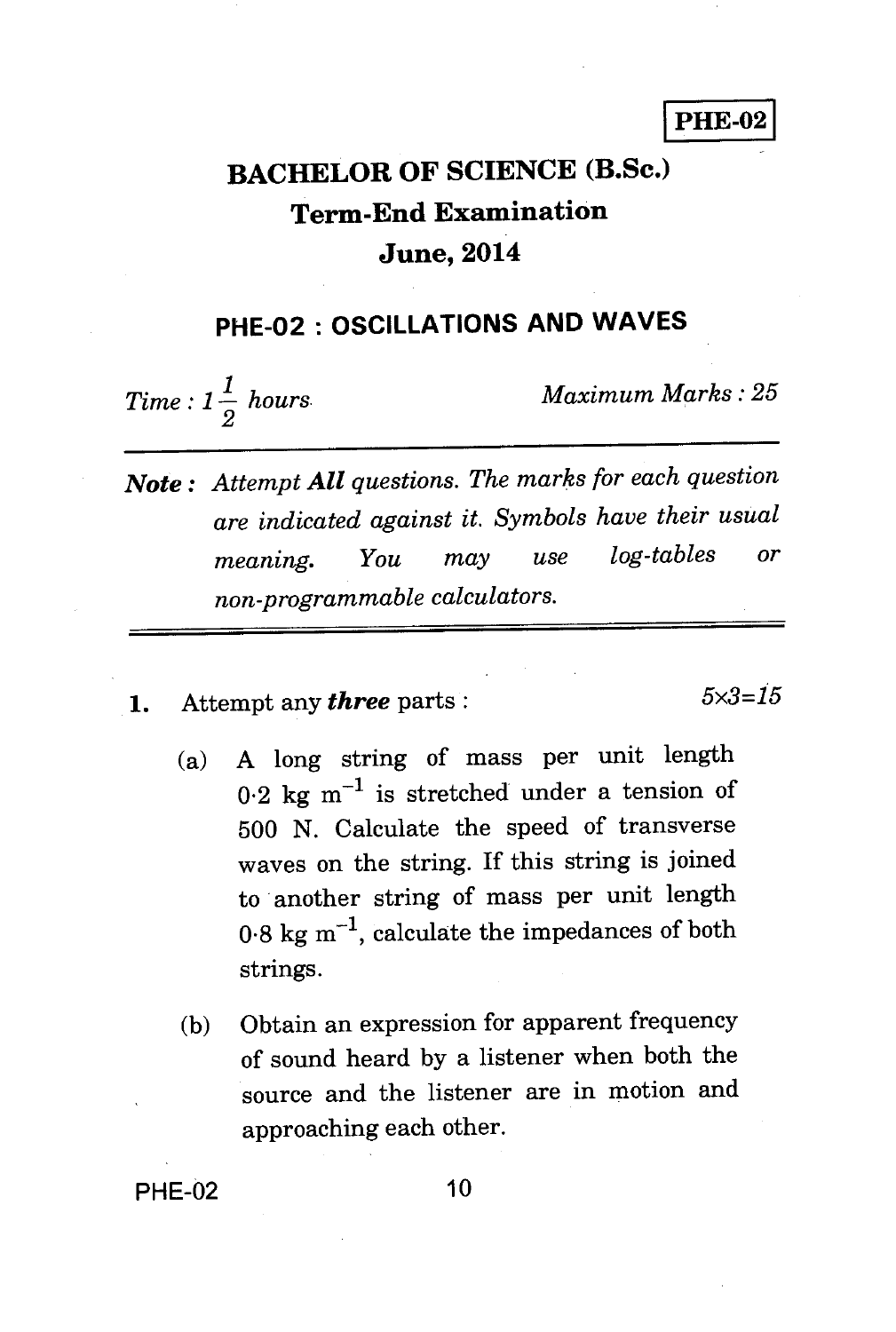- (c) Write down the equation of motion of a weakly damped harmonic oscillator. Solve it to obtain an expression for instantaneous displacement.
- (d) A body of mass 0.2 kg is suspended from a spring of force constant 100  $Nm^{-1}$ . The frictional force due to air drag acting on it is 5v newton. Write down the differential equation of motion and calculate the period of free oscillations. If a harmonic force  $F = 20 \cos 20t$  is applied on it, calculate the phase lag in the steady state.
- (e) Two coupled masses are made to execute longitudinal oscillations. These are initially given the same displacement towards the right. Write down the differential equation describing the motion of this system and derive its normal mode frequencies.

#### 2. Attempt any *two* parts :  $5 \times 2 = 10$

(a) The vibrations of a string fixed at both ends are represented by the equation

$$
y(x, t) = 2 \sin \left(\frac{\pi x}{3}\right) \cos (50 \pi t) \text{ metre}
$$

PHE-02 11 P.T.O.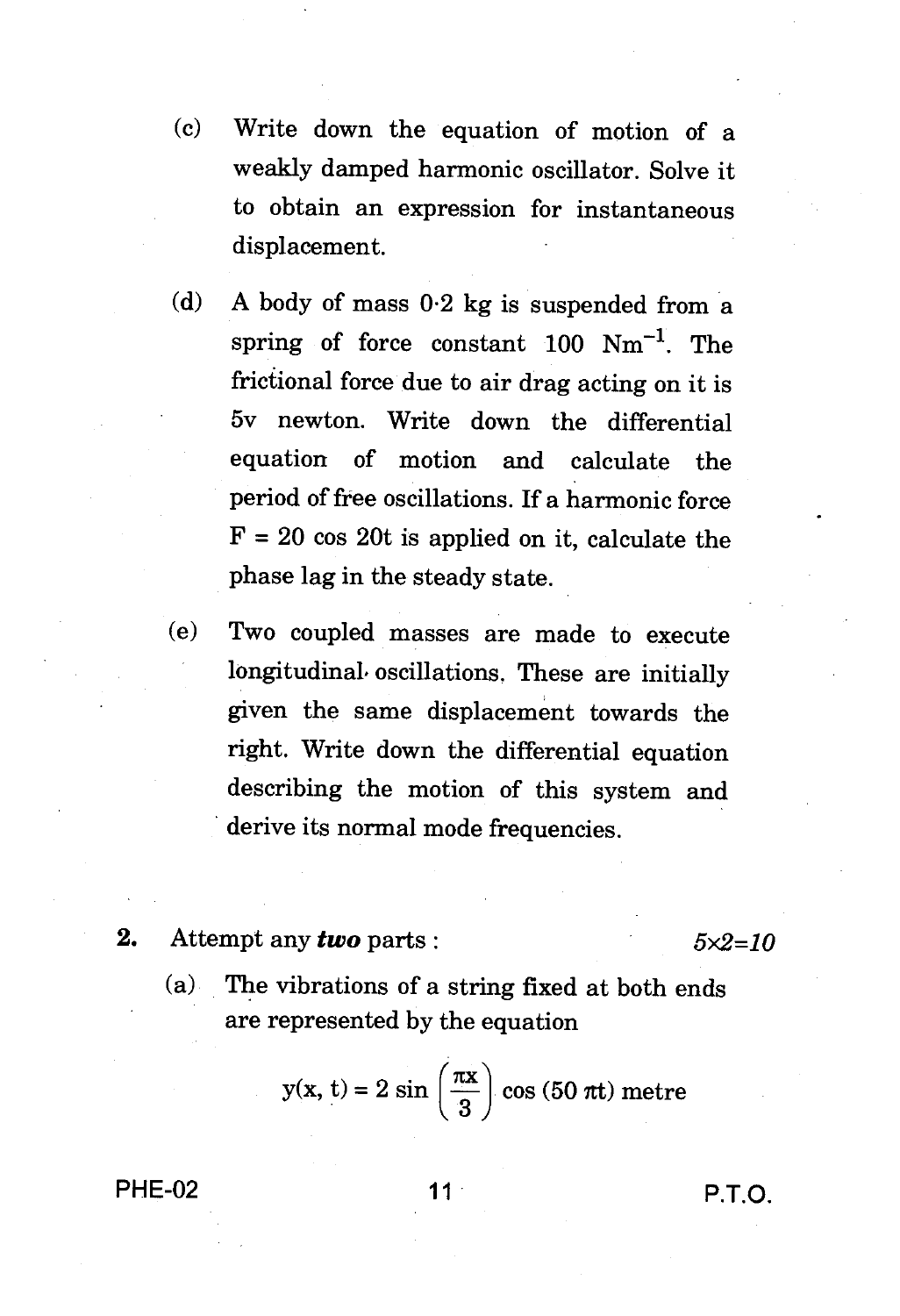This stationary wave is produced due to superposition of

$$
y_1(x, t) = A \sin \frac{2\pi}{\lambda} (x - vt)
$$
 and  
 $y_2(x, t) = A \sin \frac{2\pi}{\lambda} (x + vt)$ .

- (i) Obtain the equations of component waves, and
- (ii) calculate the distance between two consecutive nodes of the stationary wave.
- (b) How does a wave group get constituted ? Obtain an expression for the velocity of a wave group. What is the relation connecting the group and phase velocities ?
- (c) Derive an expression for the trajectory of motion of a point which is subjected simultaneously to two mutually perpendicular oscillations of equal frequency and phase difference,  $\phi$ . Using this expression, determine the trajectories for the following two cases :
	- (i)  $x = 2 \sin \omega t$ ,  $y = 2 \cos \omega t$
	- (ii)  $x = \sin \omega t$ ,  $y = 4 \sin (\omega t + \pi)$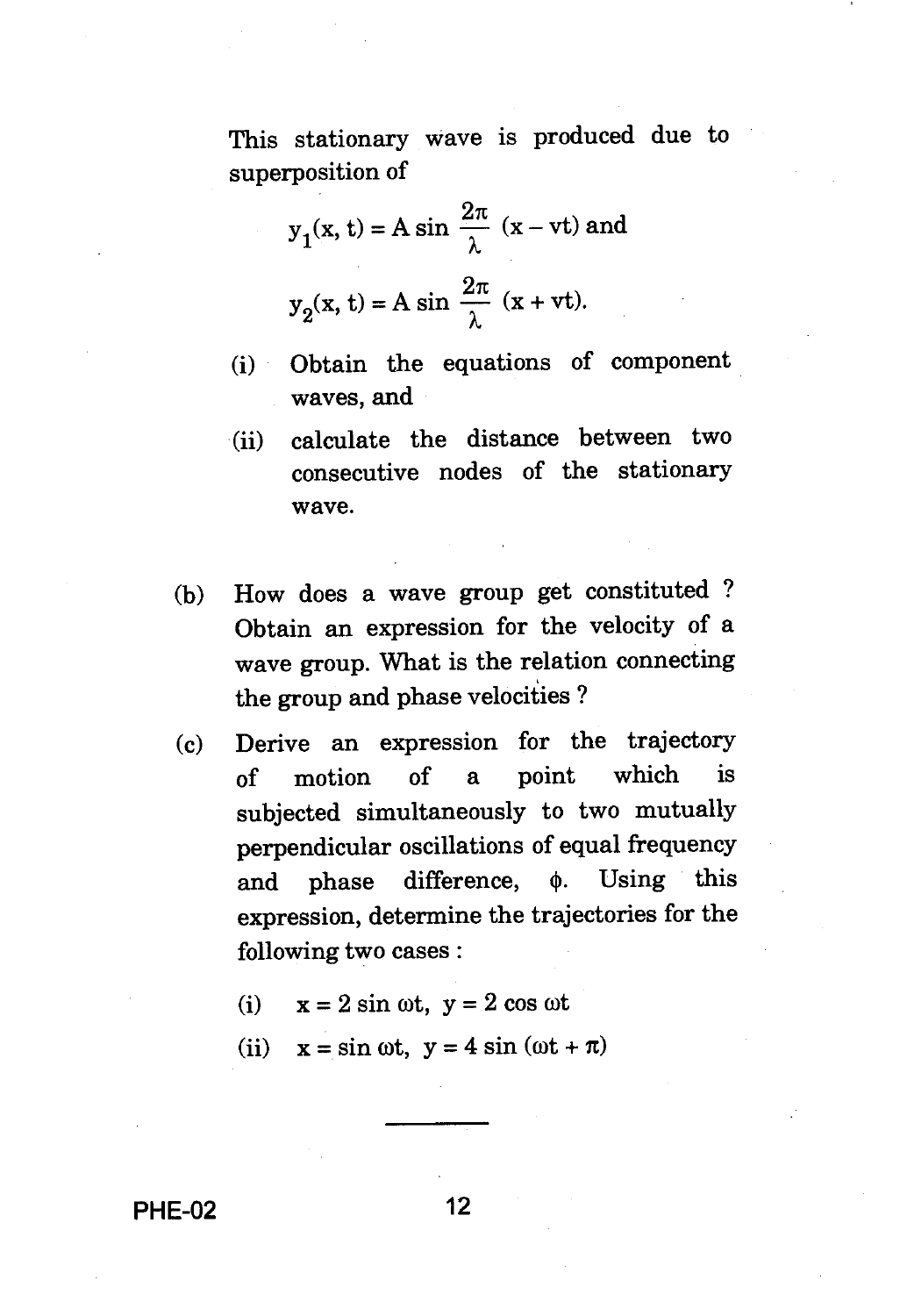पी.एच.ई.-02

# विज्ञान स्नातक (बी.एस सी.) सत्रांत परीक्षा जून, 2014

पी.एच.ई.-02:दोलन और तरंगें

समय : 1 $\frac{1}{2}$  घण्टे

अधिकतम अंक : 25

- नोट : सभी प्रश्न कीजिए । प्रत्येक प्रश्न के अंक उसके सामने दिए गए हैं । प्रतीकों के अपने सामान्य अर्थ हैं । आप लॉग सारणियों या अप्रोग्रामीय कैल्कुलेटरों का प्रयोग कर सकते हैं ।
- कोई *तीन* भाग हल कीजिए : 1.

 $5 \times 3 = 15$ 

 $0.2~{\rm kg~m^{-1}}$  प्रति एकक लम्बाई द्रव्यमान की एक (क) लम्बी तार को 500 N बल लगाकर तनित किया जाता है । इस पर जनित अनुप्रस्थ तरंगों के वेग की गणना कीजिए । यदि इस तार को 0.8 kg m<sup>-1</sup> प्रति एकक लम्बाई द्रव्यमान के एक दूसरे तार से जोड़ दिया जाए, तो इन तारों में प्रतिबाधा परिकलित कीजिए ।

> यदि एक ध्वनि स्रोत और श्रोता एक-दूसरे की ओर तिमान हों तो श्रोता द्वारा सुनी गई ध्वनि की आभासी

त्ति का व्यंजक व्युत्पन्न कीजिए ।

P.T.O.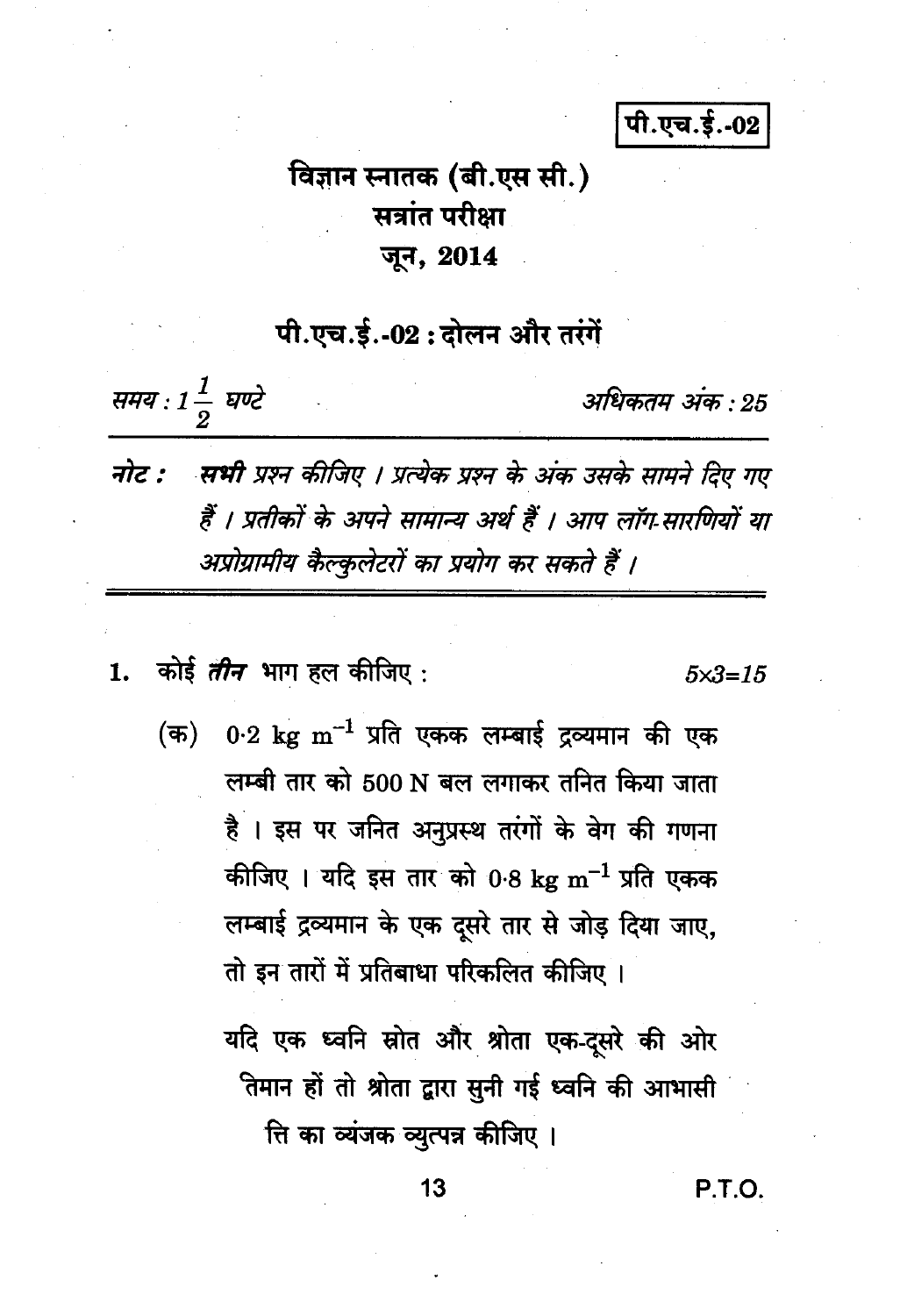- न्यून अवमंदित आवर्ती दोलक का गति समीकरण  $(\pi)$ लिखिए। इसको हल कर के तात्कालिक विस्थापन का व्यंजक व्युत्पन्न कीजिए ।
- बल नियतांक 100  $\mathrm{Nm}^{-1}$  वाली कमानी से 0.2 kg (घ) द्रव्यमान का एक पिंड लटकाया गया है । वायु कर्षण के कारण पिंड पर 5 v न्यूटन का घर्षण बल कार्यरत है । पिंड का गति अवकल समीकरण लिखिए और मक्त दोलनों का आवर्त काल ज्ञात कीजिए । यदि इस पर एक आवर्ती बल  $\mathbf{F} = 20 \cos 20 \mathbf{t}$  लगाया गया है, तो स्थायी अवस्था में प्रावस्था पश्चता ज्ञात कीजिए ।
- दो युग्मित संहतियाँ अनुदैर्घ्य दोलन करती हैं । प्रारम्भ  $(\overline{S})$ में दोनों संहतियों को साम्यावस्था से दायीं ओर एकसमान विस्थापित किया जाता है । युग्मित तंत्र का गति अवकल समीकरण लिखिए और प्रसामान्य विधा आवृत्तियों के व्यंजक व्युत्पन्न कीजिए ।
- कोई *दो* भाग हल कीजिए :  $2.$ 
	- दोनों सिरों पर बंधी एक डोरी के कम्पन निम्न समीक (क) द्वारा व्यक्त किए जाते हैं :

$$
y(x, t) = 2 \sin\left(\frac{\pi x}{3}\right) \cos(50 \pi t) \mathbf{f}
$$

#### **PHE-02**

14

 $5\times2$